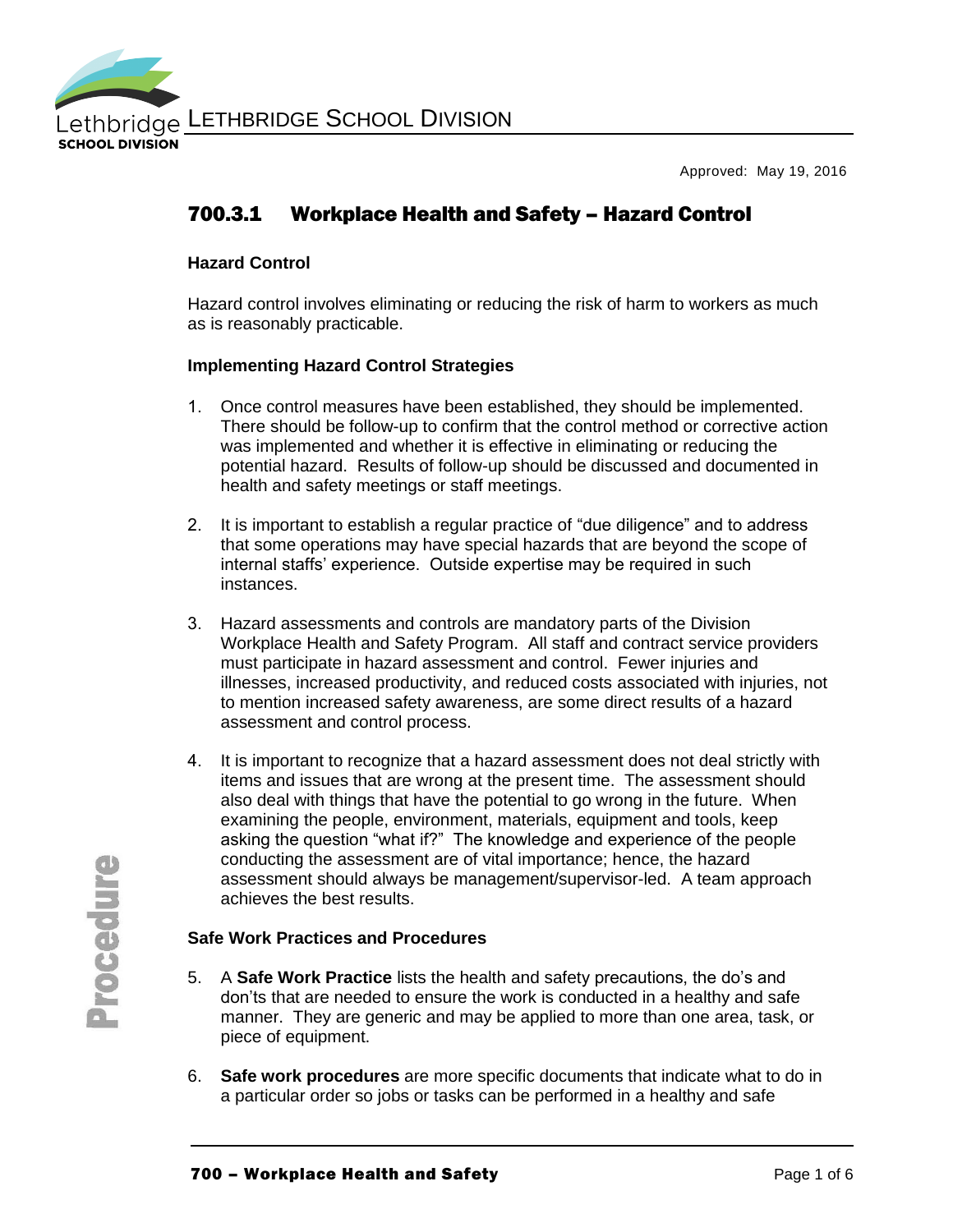

**SCHOOL DIVISION** 

manner, thus controlling the degree to which an employee may be exposed to a particular hazard. Safe Work Procedures are developed to fit the needs of each department or for specific types of tasks.

- 7. It is the responsibility of administrators and supervisors to ensure that:
	- 7.1. safe work practices and safe work procedures are in writing;
	- 7.2. safe work practices and safe work procedures are updated at least annually or as tasks and conditions change;
	- 7.3. safe work practices and procedures comply with provincial and federal health and safety legislation;
	- 7.4. safe work practices and procedures incorporate, where appropriate, industry standard best practices;
	- 7.5. all equipment and management support is available to permit compliance; and
	- 7.6. all employees understand the safe work practices and procedures that apply to them.
- 8. Hazard controls should be reviewed whenever hazard assessments are reviewed (usually yearly, at the start of the school year).

#### **General Health and Safety Rules**

- 9. Each employee is expected to perform his/her job in the healthiest and safest possible manner in order to protect the well-being of themselves, the environment, the general public, and fellow workers. Acceptance of the rules and regulations for the safe operations is of vital importance to the success of the loss prevention effort.
	- 9.1. Each employee shall learn the proper safe way to do his / her job. Management and Supervisors shall supply training on new and unfamiliar tasks.
	- 9.2. Use and maintenance of required personal protective equipment is mandatory.
	- 9.3. Plan your task so "chances" or "short cuts" are removed from the completion of the task.
	- 9.4. Report all injuries or incidents to your supervisor immediately for corrective measures.
	- 9.5. Report all unsafe/unhealthy conditions which may be observed to your supervisor.
	- 9.6. Cooperate in any incident investigation procedure so that cause may be determined and appropriate corrective action can be taken.
	- 9.7. Suggestions for improving safety performance should be reviewed with the supervisor.
	- 9.8. All federal and provincial regulations along with Division policies and procedures shall be practiced.
	- 9.9. Cleanup of the work area after your task is mandatory.
	- 9.10. Beards or excess facial hair are not permitted on tasks where respirators or breathing apparatuses are required (hazardous atmospheres).
	- 9.11. Fighting, horseplay, practical jokes or otherwise interfering with other workers may be cause for disciplinary action.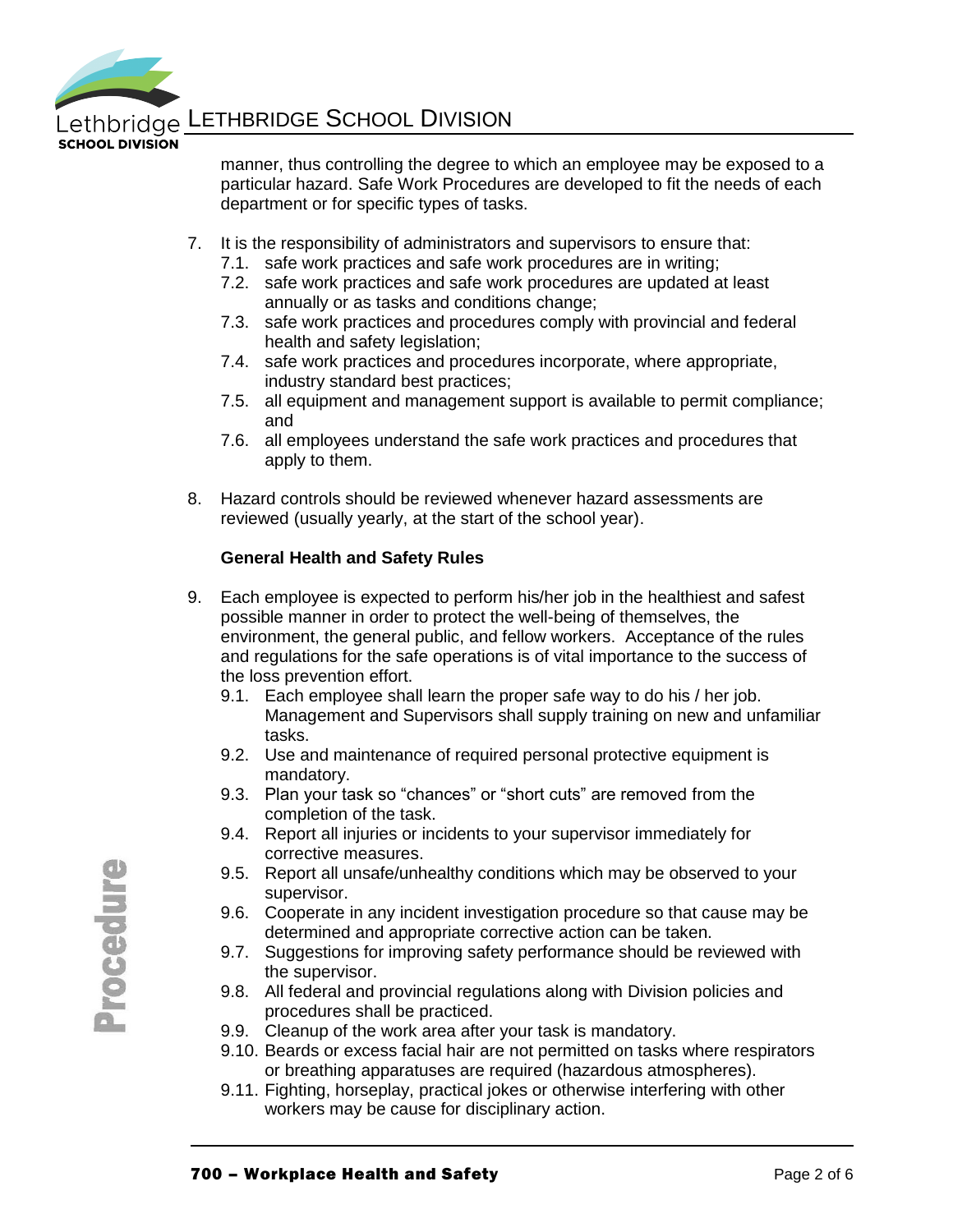

**SCHOOL DIVISION** 

- 9.12. Housekeeping is considered part of every task; therefore each employee is responsible for his / her work area.
- 9.13. Defective tools and equipment shall be removed from service and discontinued until repairs are made by qualified persons.
	- 9.14. Theft, vandalism or any other abuse or misuse of Division property is grounds for disciplinary action and / or criminal charges.
- 9.15. Employees who do not comply with these health and safety rules may face reprimand and form 700.3.4 completed and placed in their personnel file.

#### **Maintenance Records**

- 10. Maintenance records shall be kept for all Division equipment, ensuring that:
	- 10.1. Equipment requiring regularly scheduled maintenance receives the required work on time as per the maintenance schedules recommended for that equipment.
	- 10.2. Improperly functioning or improperly maintained equipment is removed from use until the situation is remediated.
	- 10.3. Written records documenting the equipment maintenance are kept in a central location for 7 years.
- 11. All Division owned vehicles shall be maintained according to the requirements

outlined in the *Transportation and National Safety Code*.

#### **Personal Protective Equipment**

- 12. The Division is committed to minimizing workplace related injuries to employees and contractors jointly through the use of Personal Protective Equipment (PPE). PPE is a last line of defense against hazards at the work place, and as such is not to replace engineering and administrative controls. The use of PPE is most effective when combined with the use of engineering and administrative controls.
- 13. All employees and contractors must use the PPE that has been outlined within the hazard assessments and safe work practices and procedures.
- 14. All PPE will be used, cared for and maintained in accordance with the manufacturer's specifications. In the event the PPE becomes defective, it will be removed from active service and a replacement will immediately be provided by the employer.

#### **Right to Refuse Unsafe/Unhealthy Work**

15. The Division is committed to healthy and safe worksites for all employees and contractors who are performing work. All employees and contractors have the right to refuse work if imminent danger exists or when they feel they are asked to perform a task that they are not qualified to do. If this scenario occurs, they are strongly encouraged to stop work immediately and notify their supervisor.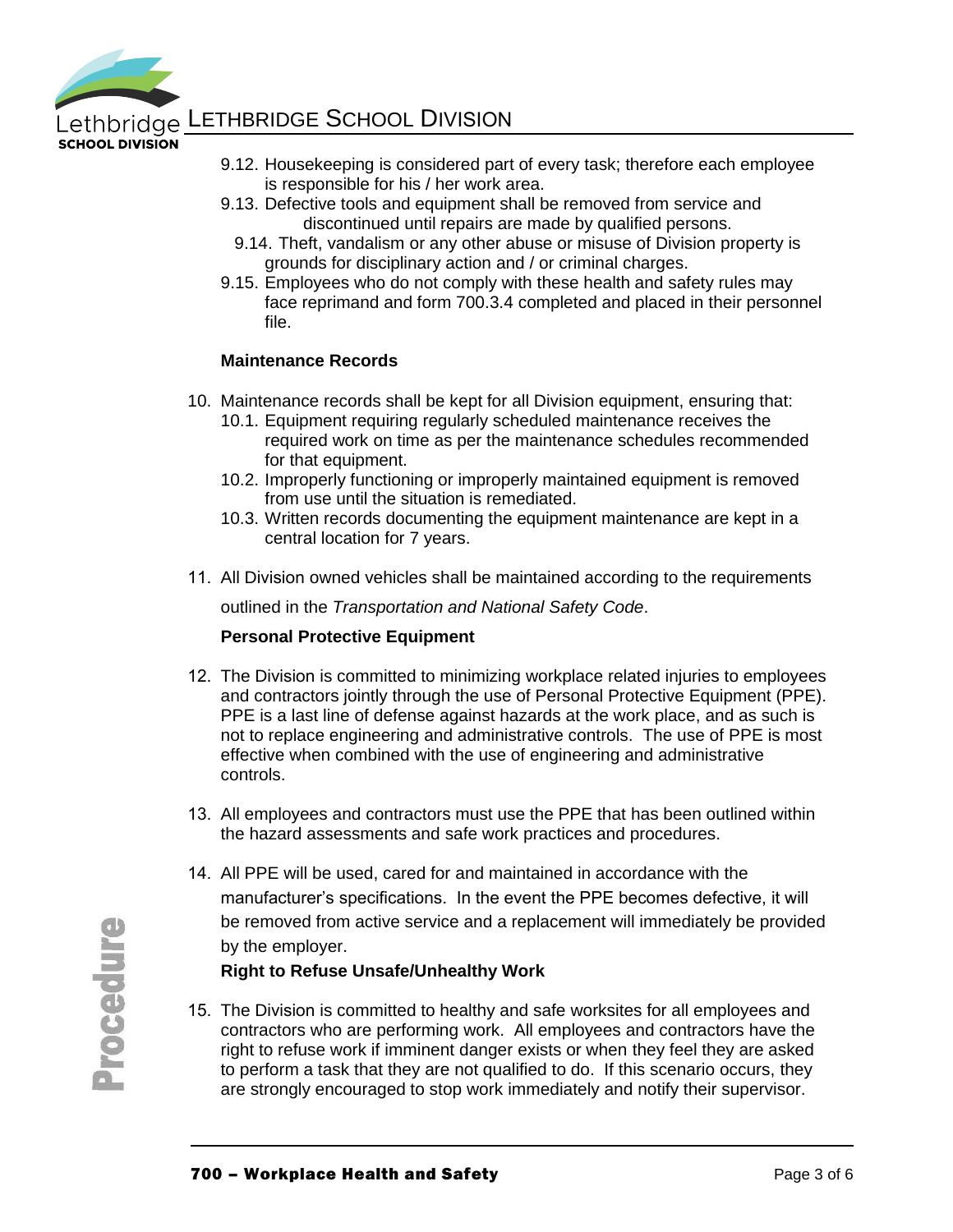

**SCHOOL DIVISION** 

- 16. **Imminent Danger** as defined in Section 35 of the Alberta Occupational Health and Safety Act is:
	- 16.1. A danger that is not normal for that occupation; or
	- 16.2. A danger under which a person engaged in the occupation would not normally carry out their work.
- 17. If required, the supervisor shall stop all work associated with the imminent danger until an investigation and associated remedial action is implemented.
- 18. Any report of imminent danger shall be investigated immediately.
- 19. Solutions to remedy the situation or working condition(s) shall be developed and shared with the employee(s) and/or contractors that expressed the concern.
- 20. Brief all employees and contractors at that worksite of the reported issue(s) and associated remedial actions at health and safety meetings and/or staff meetings. All documents associated with an investigation shall be kept on file for a minimum of 3 years.

## **Unsafe/Unhealthy Worksite Reporting**

- 21. Any employee or contractor who discovers an unsafe or unhealthy working condition on any worksite, regardless of the level of activity, must report the deficiency in a prompt manner to a supervisor or administrator.
- 22. All unsafe or unhealthy working conditions must be reported through the District's hazard reporting software.
- 23. The supervisor/administrator must address the issue and keep the employee informed of remedial actions taken. Remediation must be tracked through the District's hazard reporting software.

## **Working Alone**

- 24. The Division is committed to maintaining healthy and safe working environments for all employees who may be required to perform specific tasks alone.
- 25. **Working alone** as defined by Part 28 Section 393 of the Alberta Occupational Health and Safety Code is:
	- 25.1. A worker is working alone at a work site, and
	- 25.2. Assistance is not readily available if there is an emergency or the worker is injured or ill.
- 26. It is mandatory that all new employees view and sign off that they have seen the District Occupational Health and Safety presentation on Working Alone. The presentation must be viewed and signed off by all employees on a three-year rotation.

**Procedure**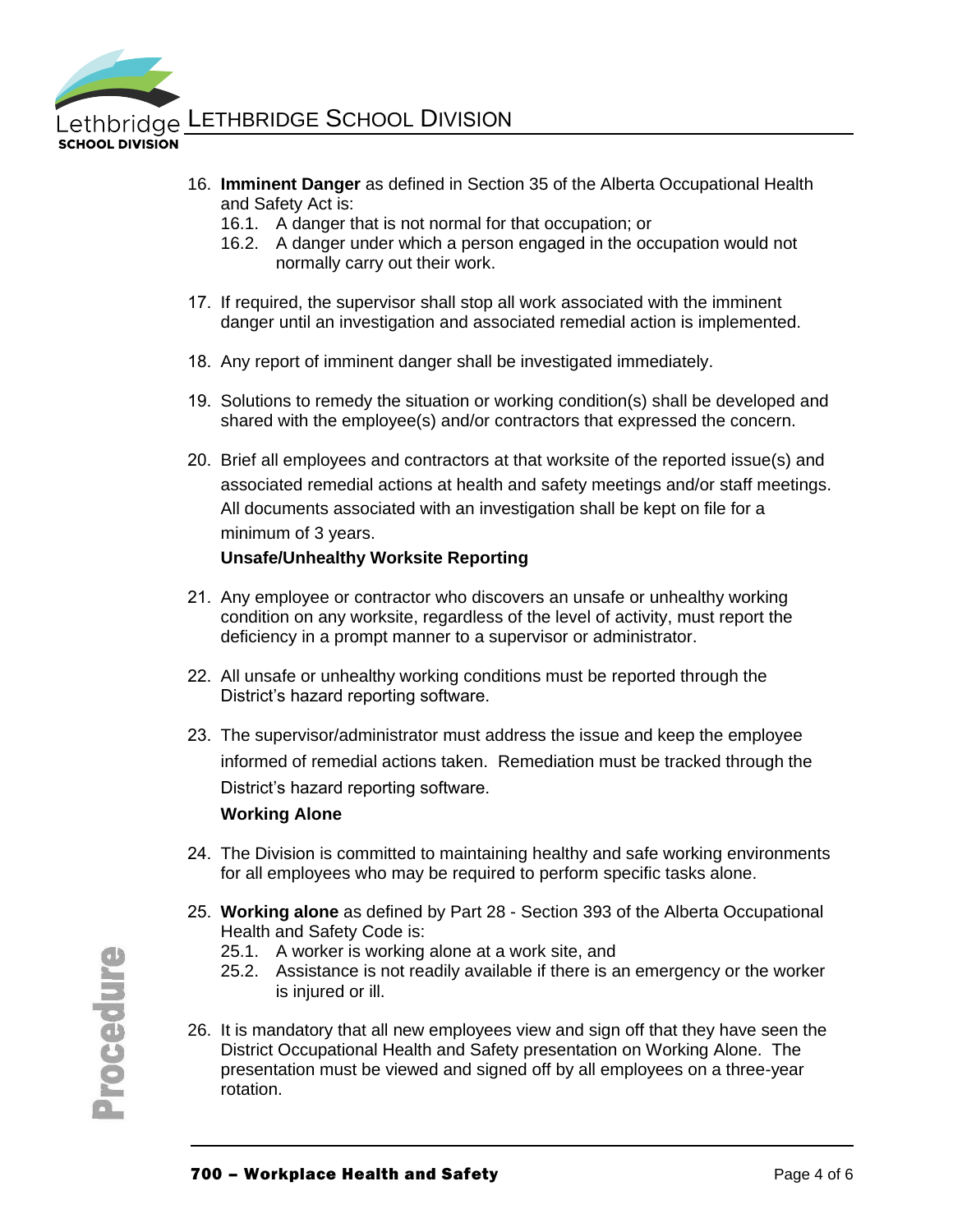

#### **Workplace Violence**

- 27. The Division believes in the prevention of violence and promotes a violence-free workplace in which all people respect one another and work together to achieve common goals. Any act of violence committed by or against any worker or member of the public is unacceptable conduct and will not be tolerated. We are committed to:
	- 27.1. investigating reported incidents of violence in an objective and timely manner;
	- 27.2. taking necessary action; and
	- 27.3. providing appropriate support for victims.
- 28. No action shall be taken against an individual for making a complaint unless the complaint is made maliciously or without reasonable and probable grounds. No employee or any other individual affiliated with the Division shall subject any other person to violence. See policy 400.3 Whistleblower Protection.

#### **Visitor Health and Safety Management**

29. All visitors must sign a visitor log book upon arrival and sign upon leaving the worksite they were attending. All visitor log book records must be kept on file for 3 years. See form 700.3.3.

#### **Contractor Management**

- 30. The Division is committed to maintaining a healthy and safe work environment for all contractors conducting various work activities for the Division. All contractors are required to conduct their operations in accordance with federal and provincial health and safety legislation.
- 31. The Division prefers to have the contractor assume the "prime contractor" role. This will only be applied if the contractor can demonstrate that they have a health and safety program that meets legislative requirements. In the event the contractor cannot demonstrate that they have a health and safety program, the contractor will work under the Division Workplace Health and Safety Program and will be required to follow all requirements set forth in the program.
- 32. Responsibilities of a Contractor without a Certificate of Recognition (COR):
	- 32.1. Ensure that all contractor employees are orientated on the Division Workplace Health and Safety Program and their responsibilities prior to commencement of work;
	- 32.2. Ensure their employees are aware of and follow the applicable Division Safe Work Practices and Procedures;
	- 32.3. Perform operations in accordance with the requirements of the Division Health and Safety Program;
	- 32.4. Cooperate fully with Division representatives with respect to safety investigations and reporting responsibilities;
	- 32.5. Maintain a strong commitment towards health and safety in all of the contractor's work execution and operations; and